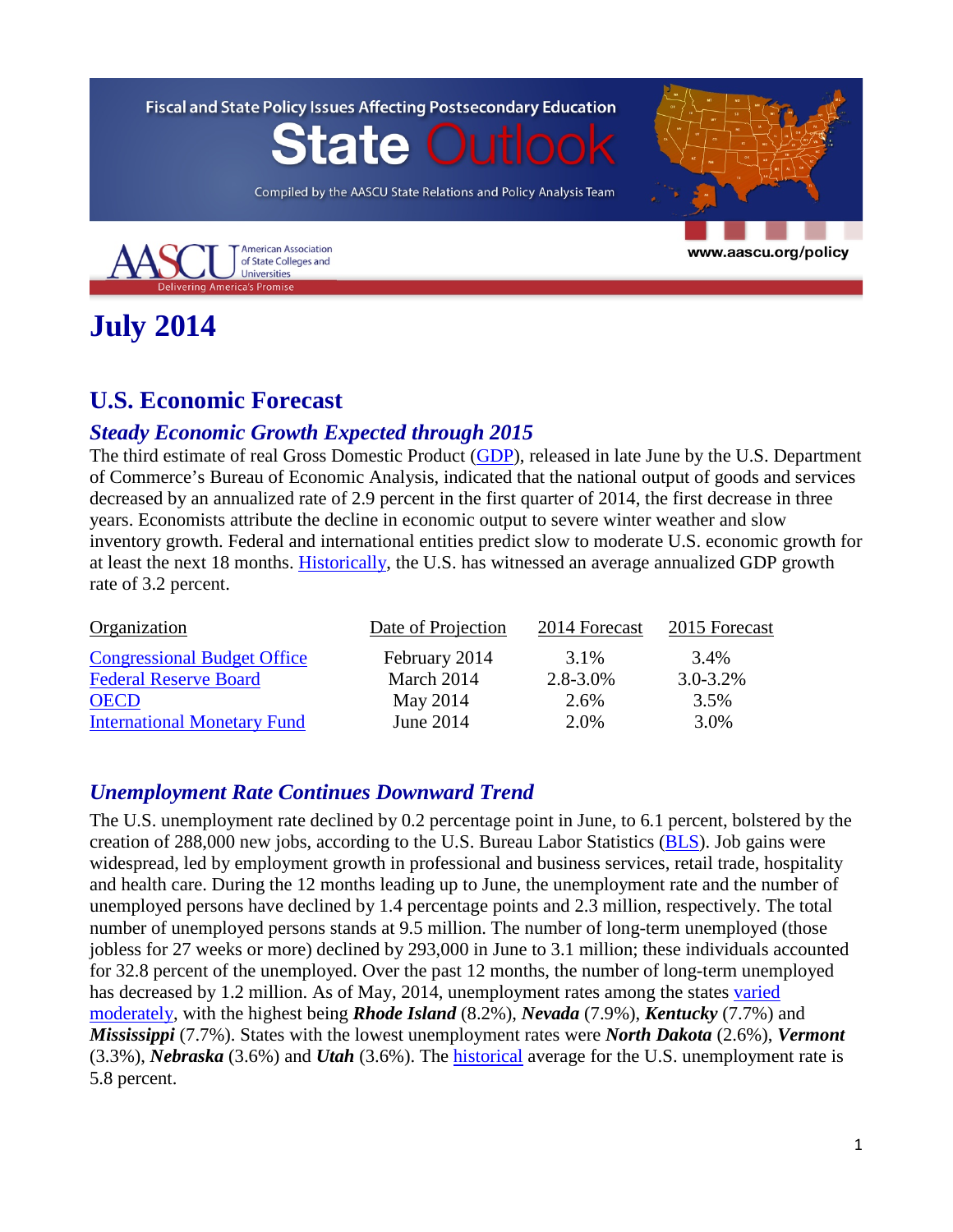## **State Economic Conditions**

## *State Tax Collections Weakening, But State Budgets Stabilizing Overall*

While state tax collections have grown each quarter for the past four years, tax revenues weakened in the third and fourth quarters of 2013 and in the first quarter of 2014, according to the Rockefeller Institute of Government's *[State Revenue Report](http://www.rockinst.org/pdf/government_finance/state_revenue_report/2014-04-29-SRR_95v2.pdf)*, released in May. Analysts cite slower collections in income taxes as a possible reason for the slowdown. Overall state tax revenues increased by 3.5 percent in the fourth quarter of 2013 compared to the same quarter the previous year, with 37 states witnessing growth in tax collections.

Consistent year-over-year growth has helped states achieve relative budget stability, but progress remains slow for many states, based on a summary of governors' executive budget recommendations [for fiscal year 2015](http://www.nasbo.org/sites/default/files/Summary_Spring2014%20Fiscal%20Survey%20of%20States.pdf) by the National Association of State Budget Officers (NASBO). More states are moving beyond recession-induced budget cuts and are returning to spending and revenue growth. According to executive budgets, general fund spending is projected to increase by 2.9 percent in fiscal 2015, down from a 5 percent increase in fiscal year 2014. According to the report, executive budgets in 42 states call for higher general fund spending levels in fiscal 2015 compared to fiscal year 2014. After adjusting for inflation, overall state spending remains slightly below pre-recession levels.

The NASBO fiscal survey of states finds that governors have called for directing more revenue to core services such as K-12 education and Medicaid. Executive budgets recommended reducing net taxes and fees by \$2.5 billion in fiscal 2015, although most tax change proposals are minimal. Eight governors proposed tax increases and 15 proposed tax decreases. Governors in 32 states either proposed no tax changes or changes resulting in less than \$5 million.

States' collective total year-end general fund balances declined in fiscal 2014, with final balances estimated to be \$63 billion or 8.6 percent of expenditures. For fiscal year 2015, governors recommended decreasing total balance levels to \$55 billion or 7.4 percent of general fund expenditures.

## **State Higher Education Financing** *State Funding Continues its Post-Recession Turnaround*

Investment in higher education provided by state governments witnessed an impressive [5.7 percent](http://grapevine.illinoisstate.edu/tables/FY14/Table2_GPV14.pdf) increase for fiscal year 2014 (ended July 1 in 46 states), according to Illinois State University's *[Grapevine](http://grapevine.illinoisstate.edu/)* compilation of state fiscal support. It reflects a year-over-year percent gain increase second only to states' Medicaid spending. The upturn was only two years removed from the largest annual decline in state higher education funding in more than a half century, spurred by the post-federal stimulus "fiscal cliff."

Based on the results of an informal survey conducted by AASCU, states collectively provided a 3.6 percent year-over-year increase in state operating support for public four-year colleges and universities for fiscal year 2015 (see table on next page). Of the 49 states that have passed a budget, 43 either increased higher education funding or maintained current levels of support for the new fiscal year, whereas only six cut funding. Five states witnessed double-digit increases in higher education fiscal support: *New Hampshire* (21%), *Connecticut* (14%), *Oregon* (12%), and *Colorado* and *Utah* (both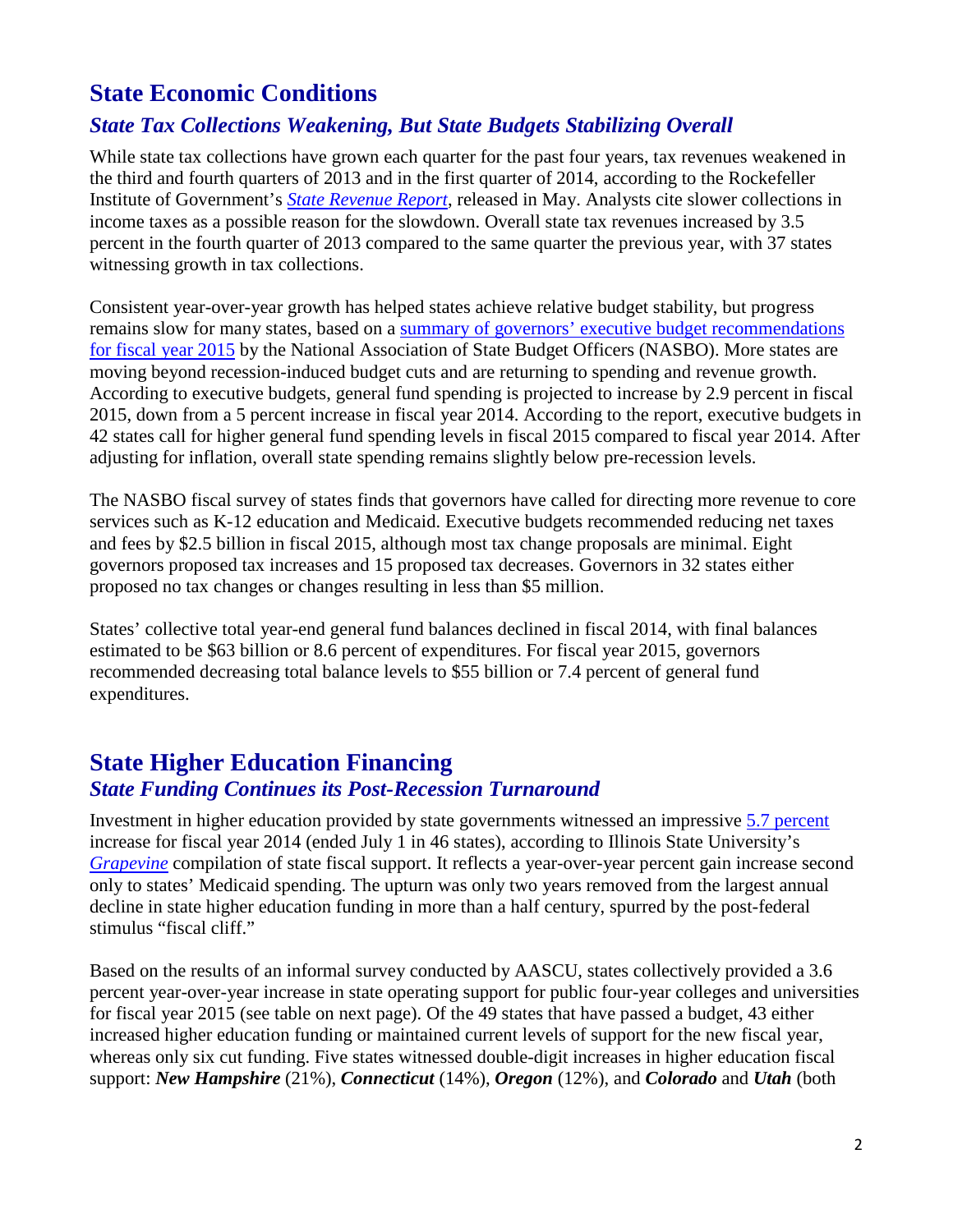#### 11%). Of the six states that reduced funding, all were under three percent: *Alaska*, *Delaware*, *Kentucky*, *Missouri*, *Washington* and *West Virginia*.

There was considerably less variation in year-to-year changes heading into the new fiscal year—a 24 percent spread between the state with the largest gain and largest cut. This compares to variations of 57%, 25% and 46%, respectively, in fiscal years 2012, 2013 and 2014. This decreased volatility reflects a continued post-recession stabilization of states' budgets.

|                      |                | state operating support for a done I our a car employees |              |
|----------------------|----------------|----------------------------------------------------------|--------------|
|                      | %              |                                                          | %            |
| <b>Alabama</b>       | $\mathbf{1}$   | <b>Montana</b>                                           | 6.4          |
| <b>Alaska</b>        | $-2.1$         | <b>Nebraska</b>                                          | 4            |
| <b>Arizona</b>       | 4.6            | <b>Nevada</b>                                            | 1.7          |
| <b>Arkansas</b>      | 1.1            | <b>New Hampshire</b>                                     | 21.7         |
| California           | 5.0            | <b>New Jersey</b>                                        | 0            |
| Colorado             | 11             | <b>New Mexico</b>                                        | 5.3          |
| <b>Connecticut</b>   | 14.5           | <b>New York</b>                                          | 0.9          |
| <b>Delaware</b>      | $-1$           | <b>North Carolina</b>                                    | N/A          |
| <b>Florida</b>       | 8.9            | <b>North Dakota</b>                                      | 5.3          |
| Georgia              | 2.8            | Ohio                                                     | 1.9          |
| <b>Hawaii</b>        | 6              | <b>Oklahoma</b>                                          | $\mathbf{0}$ |
| Idaho                | 6.2            | Oregon                                                   | 12           |
| <b>Illinois</b>      | $\mathbf 0$    | Pennsylvania                                             | $\mathbf 0$  |
| Indiana              | $\mathbf{0}$   | <b>Rhode Island</b>                                      | 0.6          |
| lowa                 | 4.5            | <b>South Carolina</b>                                    | $\mathbf 0$  |
| <b>Kansas</b>        | $\overline{2}$ | <b>South Dakota</b>                                      | 7.4          |
| Kentucky             | $-0.6$         | <b>Tennessee</b>                                         | 1.4          |
| Louisiana            | $\mathbf{0}$   | <b>Texas</b>                                             | 0.5          |
| <b>Maine</b>         | $\mathbf{0}$   | Utah                                                     | 11.3         |
| <b>Maryland</b>      | 6.5            | <b>Vermont</b>                                           | 0.5          |
| <b>Massachusetts</b> | 3.6            | Virginia                                                 | 0.2          |
| <b>Michigan</b>      | 5.9            | Washington                                               | $-0.8$       |
| <b>Minnesota</b>     | 4.6            | <b>West Virginia</b>                                     | $-2.6$       |
| Mississippi          | 5.8            | Wisconsin                                                | 1.8          |
| <b>Missouri</b>      | $-1.5$         | <b>Wyoming</b><br>6.9                                    |              |

## **Approximate Year-Over-Year Percent Change in FY 2015 State Operating Support for Public Four-Year Universities**

*Approximations; Figures are as of July 9, 2014. Data compiled by AASCU.*

*Notes: North Dakota—Figure represents one-half of FY 2014-15 increase of 10.7%. Connecticut—Figure only includes state colleges, not the University of Connecticut. North Carolina had not passed a budget as of July 9.*

*Average 3.6%*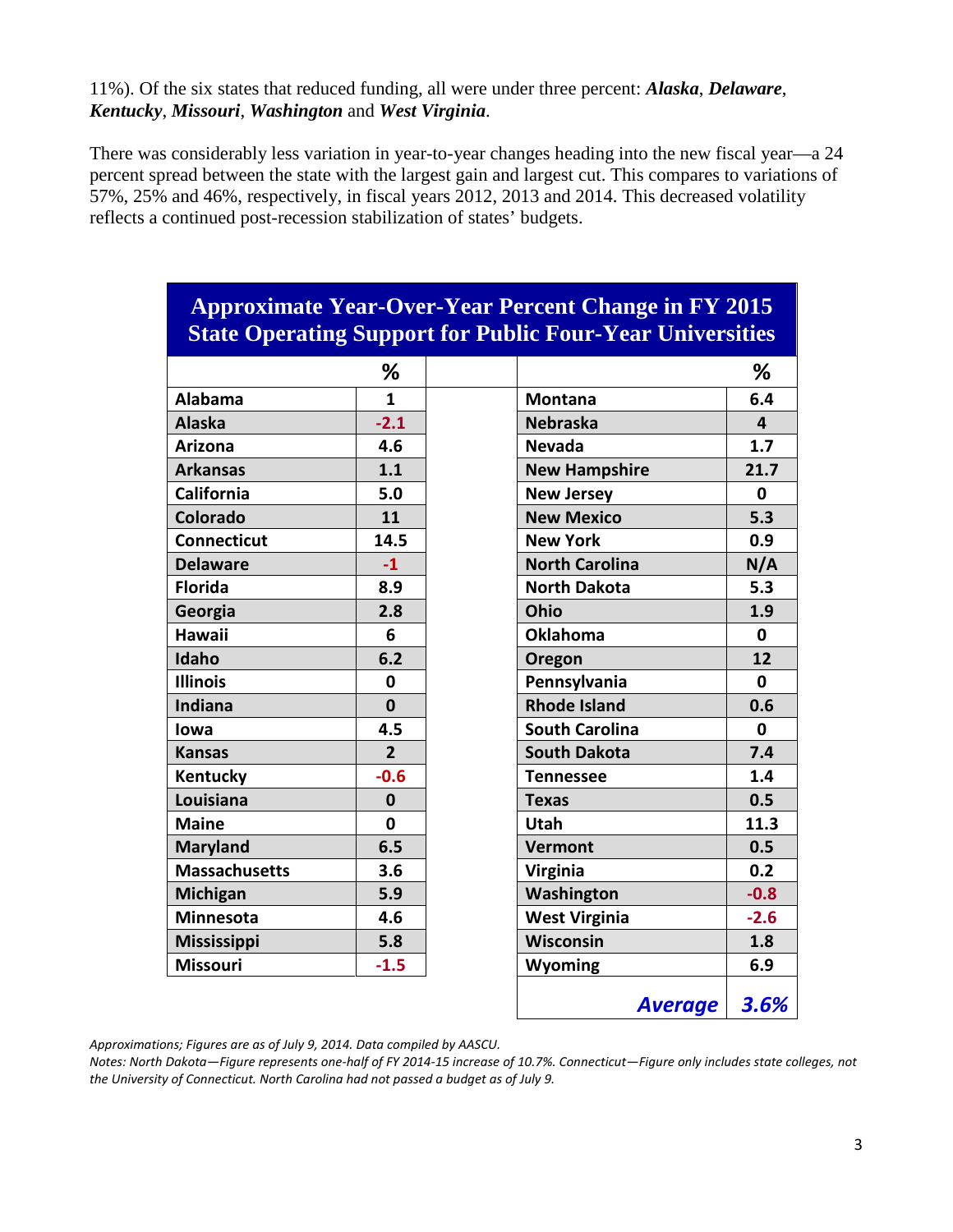## *State Reinvestment in Higher Education Resulting in Limited Tuition Price Increases*

Largely as a result of increases in state operating support for higher education in fiscal year 2014, instate tuition rates at public four-year colleges for the 2013-2014 academic year witnessed their smallest year-over-year percent decrease in more than 30 years, based upon [College Board](http://trends.collegeboard.org/sites/default/files/college-pricing-2013-full-report.pdf) data. Continued state re-investment in higher education for fiscal year 2015 will generate similar results. While complete data will not be available until later this year, evidence suggests that tuition price increases will be comparatively moderate in the context of the past decade, with many state systems and institutions freezing tuition for the coming academic year. Shown below is a sample of year-over-year percent changes in in-state, undergraduate tuition rates for the 2014-15 academic year.

| Arizona Board of Regents            | 1.5-5.4%      |
|-------------------------------------|---------------|
| California State University*        | 0%            |
| <b>Iowa Board of Regents</b>        | 0%            |
| <b>Kansas Board of Regents</b>      | $2.5 - 5.7\%$ |
| PA State System of Higher Education | 3%            |
| University of California*           | 0%            |
| University of Illinois              | 2%            |
| University of Massachusetts         | 0%            |
| University of Minnesota             | 0%            |
| University of Missouri System       | 0%            |
| University of Nebraska              | 0%            |
| University of Tennessee System      | 6%            |
| University of Texas System          | 0%            |
| University of Wisconsin System      | 0%            |
| University System of Georgia*       | 2.5-9%        |
| University System of New Hampshire  | 0%            |

Notes: As of 7/9/2014, CSU and UC systems had not set tuition rates for the coming academic year, but expectations are that in-state, undergraduate tuition levels will be held flat. University System of Georgia: 2.5% (25 institutions), 9% (GA Tech), 7% (UGA), 4% (GA Regents & GA State).

## *Charitable Giving to Higher Education Reaches Record High in 2013*

Charitable contributions to U.S. colleges and universities increased 9 percent in 2013, according to the latest Council for Aid to Education (CAE) *[Voluntary Support of Education \(VSE\) survey](http://cae.org/images/uploads/pdf/VSE-2013-Press-Release.pdf)*. At \$33.8 billion, the total is the highest recorded in the history of the survey. In 2009, giving fell from \$31.60 billion, which was then the historical high point, to \$27.85 billion. Giving levels gradually recovered from that loss until reaching a new high in 2013.

#### *University Endowments Witness Strong Growth*

College and university endowments grew by an average of 11.7 percent in fiscal year 2013, according to a January 2014 [study](http://www.nacubo.org/Documents/EndowmentFiles/2013NCSEPressReleaseFinal.pdf) released by the National Association of College and University Business Officers (NACUBO) and the Commonfund Institute, a significant uptick from the -0.3 percent return in fiscal year 2012. The report states that on average, endowments represent 8.8 percent of university operating revenues.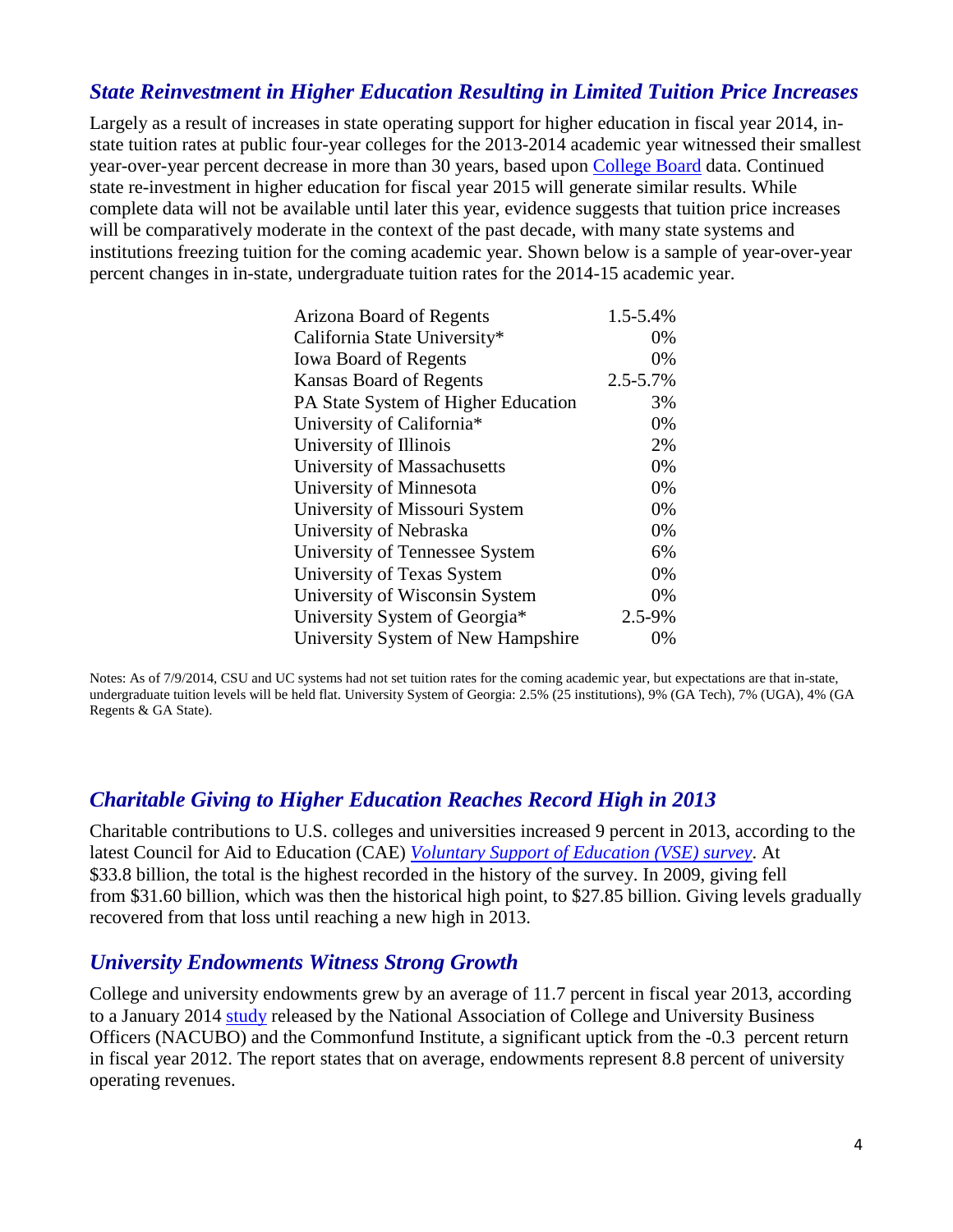## **Higher Education Outcomes—States' 2014 Legislative Sessions**

Provided below are highlights from states' 2014 legislative sessions, as aligned with the topics from AASCU's annual list of the [top 10 higher education state policy issues.](http://www.aascu.org/policy/publications/policy-matters/Top10StatePolicyIssues2014.pdf) For a more exhaustive list of higher education legislation in 2014, visit the Education Commission of the States' *[2014 State Policy](http://www.ecs.org/ecs/ecscat.nsf/Web2014All?OpenView&Count=-1)  [Database](http://www.ecs.org/ecs/ecscat.nsf/Web2014All?OpenView&Count=-1)*.

An AASCU analysis of governors' plans and priorities for higher education, gleaned from 41 gubernatorial "State of the State" addresses given earlier this year, speak to themes of economic development, college affordability, career and technical education, and alignment of K-12 and college/career readiness. A state-by-state accounting of higher education-related gubernatorial public policy proposals stemming from this year's addresses can be viewed [here.](http://www.aascu.org/policy/state-policy/2014StateoftheStateAddresses.pdf)

## **1#—Harnessing Higher Education to Address State Economic Goals**

Similar to previous years, governors discussed higher education in their *State of the State* addresses chiefly in the context of state economic and workforce development, with a number of initiatives launched this year to link student access and workforce development policies. One of the most widelydiscussed public policy measures enacted this year was the *[Tennessee](http://www.driveto55.org/tennessee-promise/) Promise*, a program allowing state high school graduates to attend any of the state's community colleges at no tuition cost. *Oregon* passed [legislation](https://olis.leg.state.or.us/liz/2014R1/Measures/Text/SB1524/Enrolled) to study the free community college model, and a [bill](http://www.hattiesburgamerican.com/article/20140318/OPINION02/303180001/) to pilot free community college was considered by lawmakers in *Mississippi*. Another notable outcome from the 2014 session was *Louisiana*'s [WISE plan,](http://wiseplan2014.files.wordpress.com/2014/04/wise-1pager.pdf) which will provide grants to institutions that produce graduates with knowledge and skills in high-need sectors of the state's economy.

## **2#—Agreements Linking State Funding and Tuition Policy**

Improved state revenues have provided lawmakers with an opportunity to replenish funding in the aftermath of Great Recession-induced budget cuts while at the same time providing them with an opportunity to negotiate tuition freezes or tuition increase caps. State lawmakers in *Iowa* and *South Dakota* worked with higher education officials to freeze tuition for the upcoming academic year. *Oregon* officials also reached an agreement to freeze tuition for the first time since 2001. *Colorado* lawmakers infused an additional \$100 million into higher education and lowered the annual maximum tuition increase from 9 percent to 6 percent. The University of *Texas* System and the University of *Wisconsin* System both froze tuition, at the request of their governors. The University of *Massachusetts* System also approved a tuition freeze. *California's* public universities are also [expected](http://www.mercurynews.com/education/ci_25753843/higher-education-browns-budget-proposal-calls-funding-increase) to freeze tuition in the upcoming year in response to the governor's budget.

## **3#—Strategic Allocation of State Higher Education Appropriations**

States continued to develop performance-based funding systems in an effort to enhance the strategic alignment of institutional outcomes with state needs and priorities. According to the National Conference of State Legislature (NCSL), 25 of the 50 states had some form of performance-based funding in place as of March 2014. In the 2014 legislative session, *Colorado* and *Missouri* approved performance-based funding, while *Ohio* approved a framework for its two-year public colleges. The *Iowa* Board of Regents developed and passed a performance funding framework for its universities.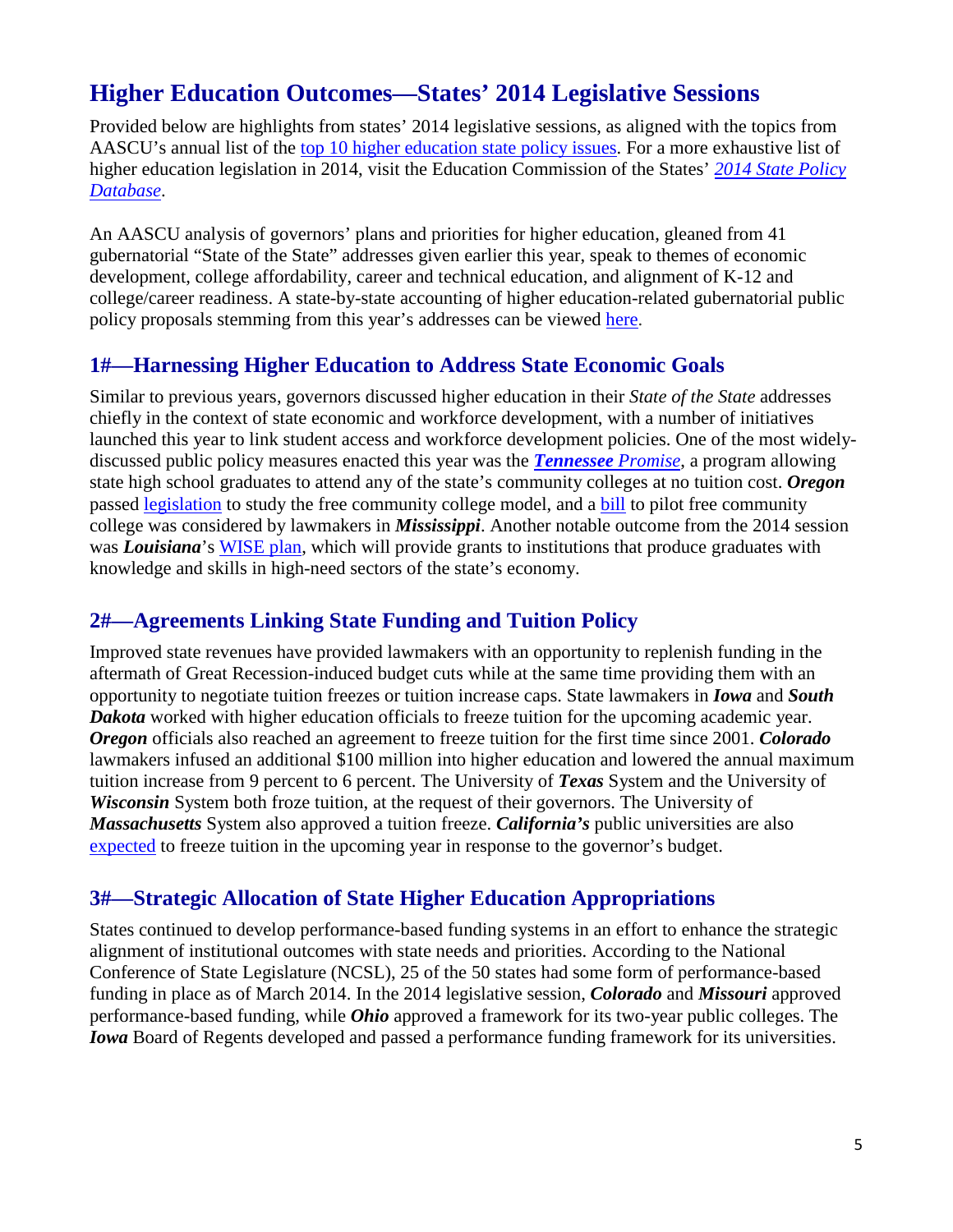## **4# —State Educational Attainment and College Completion Goals**

Governors continue to emphasize efforts to advance state educational attainment goals. For example, *Tennessee* Gov. Bill Haslam's call for providing tuition-free community college is a key part of his "Drive to 55" educational attainment agenda. States' educational attainment levels have risen in recent years, albeit slowly, according to a [recent report](http://www.luminafoundation.org/stronger_nation) from the Lumina Foundation. 39.4 percent of Americans between age 25-64 held a college degree, certificate or high-quality postsecondary credential in 2012, up from 37.9 percent in 2008.

#### **5#—Vocational and Technical Education**

A number of state policymakers have demonstrated interest in policies related to vocational and technical education. *Colorado* lawmakers have approved a bill that will allow community colleges to award four-year degrees in technical fields. *California* lawmakers are also considering legislation to allow some of the state's community colleges to grant four-year degrees. *Louisiana* Gov. Bobby Jindal signed a measure that would require state colleges to treat career diplomas the same as high school diplomas, determine knowledge and skills needed in the state, and develop K-12 curriculum aligned to careers.

#### **#6—College Readiness**

Considerable debate has occurred during the past year over the implementation of the Common Core State Standards [\(CCSS\)](http://www.corestandards.org/), a national effort to develop a common set of expectations for what students should know in mathematics and English language arts from kindergarten through 12<sup>th</sup> grade. **South** *Carolina* and *Oklahoma* have new laws this year to replace the CCSS. *Louisiana* Gov. Bobby Jindal, against the wishes of state education officials, has declared his intentions for the state to withdraw from implementing the standards. *Missouri* lawmakers have [completed work on a bill](http://www.kansascity.com/news/government-politics/article286121/Missouri-lawmakers-approve-a-Common-Core-compromise.html) that will keep the standards for two years while exploring other options. Lawmakers in a number of other states have introduced legislation to repeal the CCSS. [AASCU](http://www.aascu.org/policy/public-policy/2014publicpolicyagenda.pdf) and [higher education leaders nationwide](http://higheredforhigherstandards.org/supporters/) continue to strongly back the new standards.

## **7#—STEM-related Initiatives**

STEM education remained a key topic for state lawmakers this year. *New York* Gov. Andrew Cuomo launched the **STEM** Incentive Program this year, which allows students in the top 10 percent of their high school class to attend a public college or university in New York at no tuition charge as long as they major in a STEM field and work in New York for five years following graduation. State lawmakers in *Washington* boosted funding for STEM scholarships, and *Utah* increased state investment to train teachers in STEM fields.

## **8#—State Capital Outlay and Deferred Maintenance**

Bills to finance the renovation and/or construction of new campus facilities were debated in a number of state capitols. *Connecticut* Gov. Daniel Malloy outlined *CSCU 2020*, a \$134 million investment package for the state's public colleges and universities. *Minnesota* completed work on a large public works bill, which included \$240 million in capital outlays for public institutions of higher education. *Kentucky* and *Missouri* are among states that also approved funding for capital construction projects.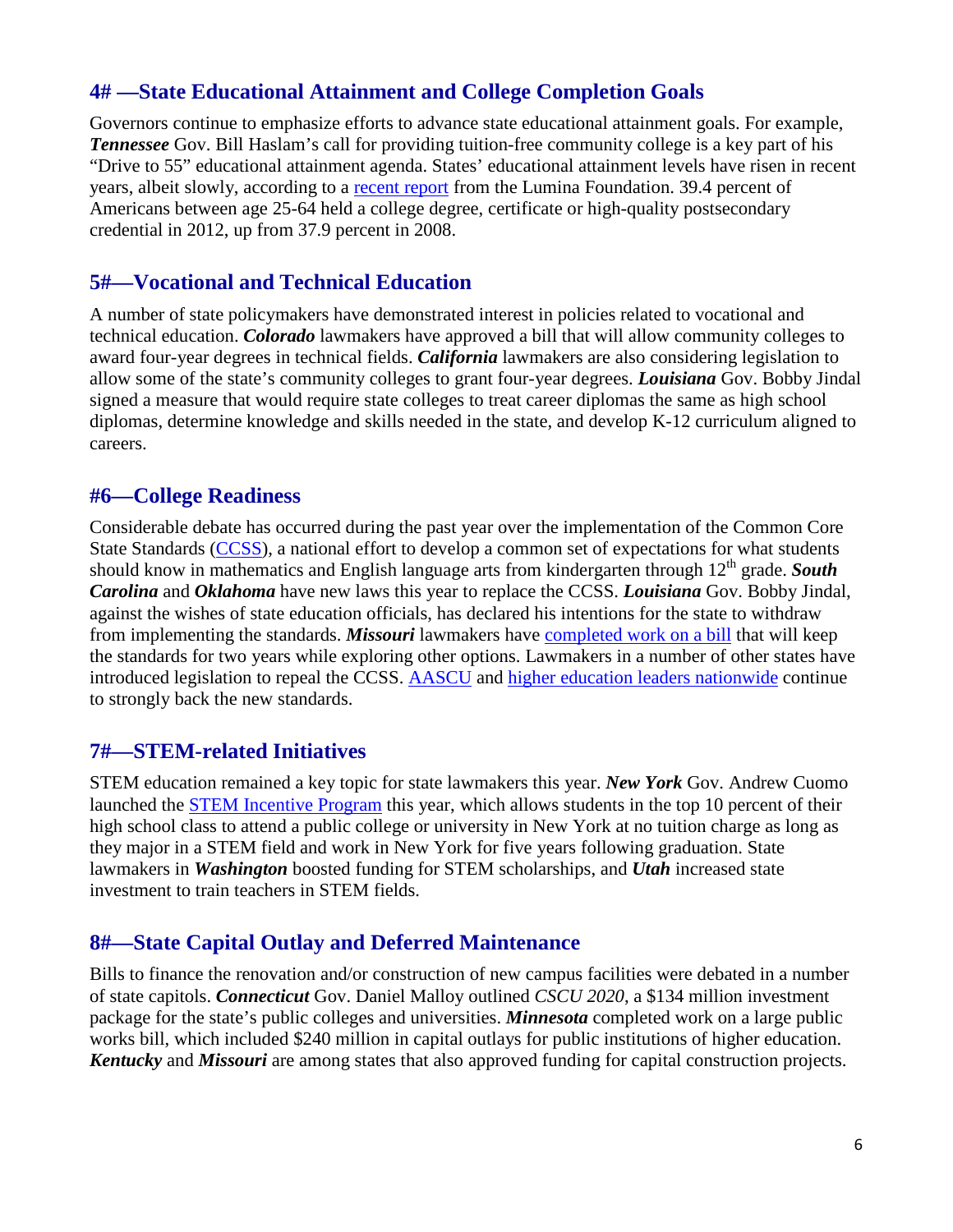## **9#—Guns on Campus**

The 2014 state legislative sessions again included debate on bills to allow individuals to carry guns on public college and university campuses. *Idaho* was the only state that passed such a bill into law. A bill in *Alaska* failed in committee and *Pennsylvania* higher education officials continue to study the issue. Organizers in *Colorado* have dropped an effort to put a campus gun ban on the ballot but plan to pursue the initiative in 2016. As of March 2014, [seven](http://www.ncsl.org/research/education/guns-on-campus-overview.aspx) states have passed legislation mandating that public colleges and universities allow concealed weapons in specified areas on campuses, according to the National Conference of State Legislatures.

#### **10#—Immigration**

The first half of 2014 included a number of successful legislative efforts to extend in-state tuition to undocumented students, including in *New Jersey* and *Florida*. *Virginia* Attorney General Mark Herring [issued](http://www.nytimes.com/2014/04/30/us/dreamers-eligible-for-in-state-tuition-virginias-attorney-general-says.html?_r=0) an opinion in April concluding that undocumented students have a right to in-state tuition in the state. *Tennessee* failed to pass a bill allowing in-state tuition to undocumented students, but did approve a bill permitting American-born children of undocumented parents to have access to in-state tuition rates. Legislation to extend state financial aid to undocumented students was approved in *Washington*, but a similar measure failed in *New York.* Currently, 21 of the 50 states offer in-state tuition to undocumented students and five states allow undocumented students to have access to state student financial aid.

## **Other Notable Policy Issues**

#### **Student Financial Aid Programs**

State student financial aid programs have been discussed by state lawmakers throughout the country in 2014. *Florida's* popular Bright Futures program will [increase eligibility requirements](http://www.bradenton.com/2014/06/12/5203333/gov-scott-ripped-for-cutting-floridas.html) this year in an effort to restrain costs. *Illinois* Gov. Pat Quinn announced an [initiative](http://www3.illinois.gov/PressReleases/ShowPressRelease.cfm?SubjectID=2&RecNum=12197) to double funding for the state's MAP scholarship. Governors in *Delaware* and *Pennsylvania* also proposed new state scholarship programs, and *Georgia* passed a [bill](http://www.ajc.com/news/news/local-education/gov-deal-signs-bill-expanding-hope-for-tech-colleg/nfkYY/) providing free tuition for high-achieving technical college students.

#### **Online and Competency-based Education**

A number of state legislatures have approved bills encouraging colleges and universities to enter into reciprocity agreements for postsecondary distance education, including five western states (*Alaska*, *Colorado*, *Idaho*, *Nevada* and *Washington*). The [National Council for State Authorization Reciprocity](http://nc-sara.org/)  [Agreements](http://nc-sara.org/) is leading efforts to streamline cross-state reciprocity in the delivery of postsecondary distance education.

#### **"Pay It Forward" Funding Schemes**

During the past 18 months, legislators in more than 20 states have introduced legislation to study or implement pilot programs involving so-called *Pay It Forward* (PIF) college financing programs. The PIF concept entails eliminating up-front tuition and fee payments at public colleges and universities in exchange for students paying back a portion of income over an extended period following graduation. AASCU will be releasing an analysis of the PIF concept in July 2014, which will discuss a number of significant shortfalls associated with the higher education funding model.